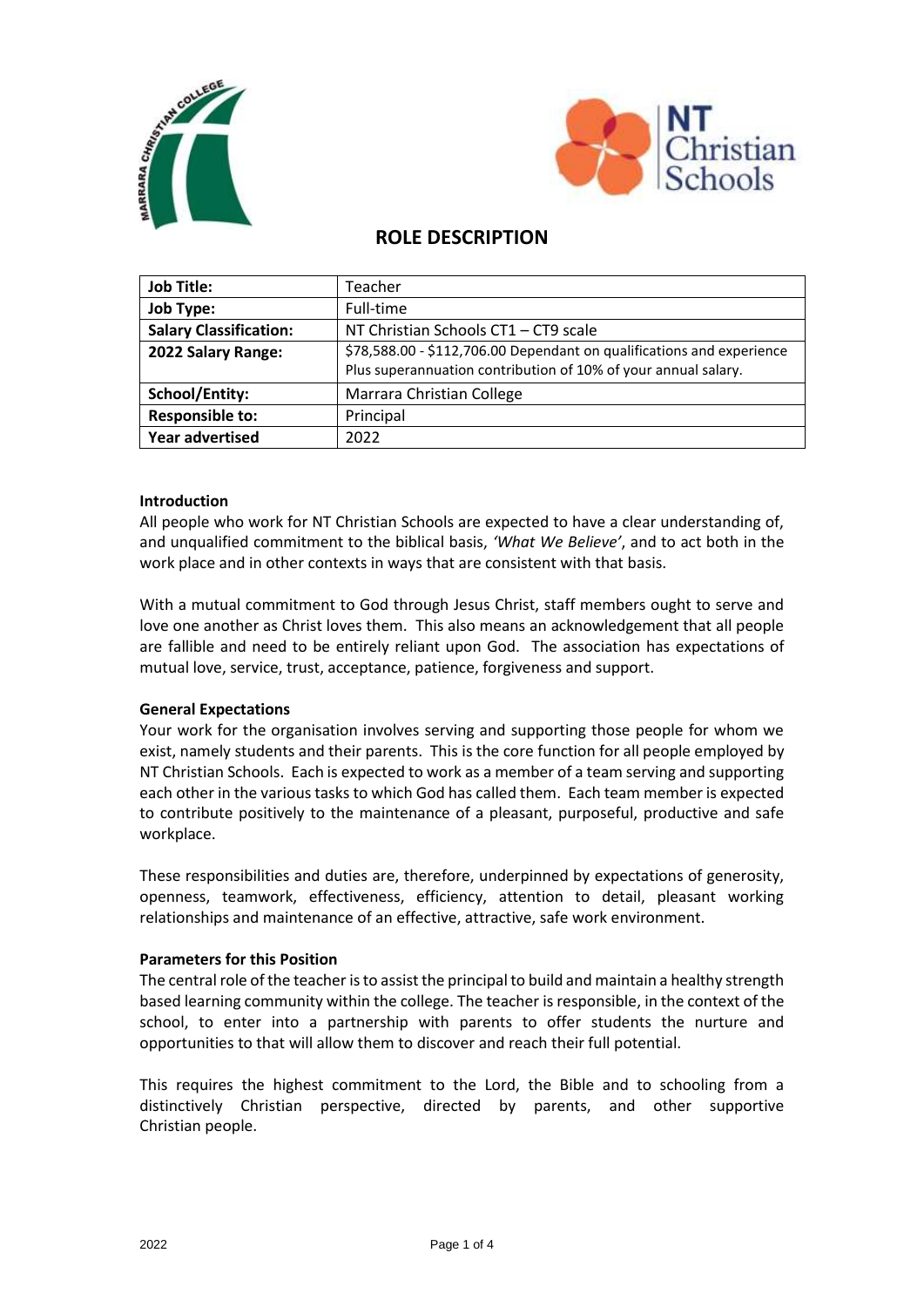# **Selection criteria**

# *The following criteria should be addressed in our application:*

- A committed Christian actively involved in your local church.
- Have appropriate tertiary qualifications in your teaching area.
- Have knowledge and understanding of the Australian Curriculum.
- Demonstrate or be willing to develop, the ability to prepare teaching programs that have a biblical perspective and deliver significant educational outcomes for students.
- Demonstrate the capacity to develop programs that differentiate learning opportunities for students.
- Display a high level of competence in teaching practices and classroom management skills.
- Demonstrate excellent communication skills.
- Be pastorally committed to the task of caring for and nurturing students.
- Demonstrate the capacity to be an active team member and work collaboratively.

### **Areas of Responsibility**

It is a requirement of teaching in the Northern Territory that teachers meet the Australian Professional Standards for Teachers (APST) *(Link can be found at the end of this document)*. The teacher's responsibility is to use their professional understanding and experience to create a 'learning space for the students in their care within policies and procedures of the college'. The teacher designs and implements aspects of the 'learning space' to ensure it is relevant to the needs and abilities of those students and will give them a reasonable opportunity to attain the goals and develop the skills outlined in the college curriculum.

Further responsibilities include but are not limited to the following:

#### **STUDENTS**

- To teach out of a respect and love for the students.
- To create and maintain a positive learning environment in the classroom.
- To develop appropriate classroom procedures, programs and activities which reflect a Christian worldview.
- To be prepared for all lessons.
- To be familiar with and implement strength based teaching techniques.
- To perform yard duties or other duties as part of their duty-of-care responsibilities.
- To keep records relating to students, lesson plans and incidents in an approved manner and place.

#### **PARENTS**

- In the context of the College, to assist parents in their task of nurturing and raising their children.
- To communicate with parents to exchange relevant information and develop cooperative strategies.
- To be available at a mutually convenient time when a parent requests a meeting with a teacher. The teacher may ask a colleague, specialist or senior staff member to assist them at the meeting.

#### **PLANNING**

 To prepare a program of the lessons they intend to teach at the beginning of each year using the college proforma and outlining briefly the lessons for the year.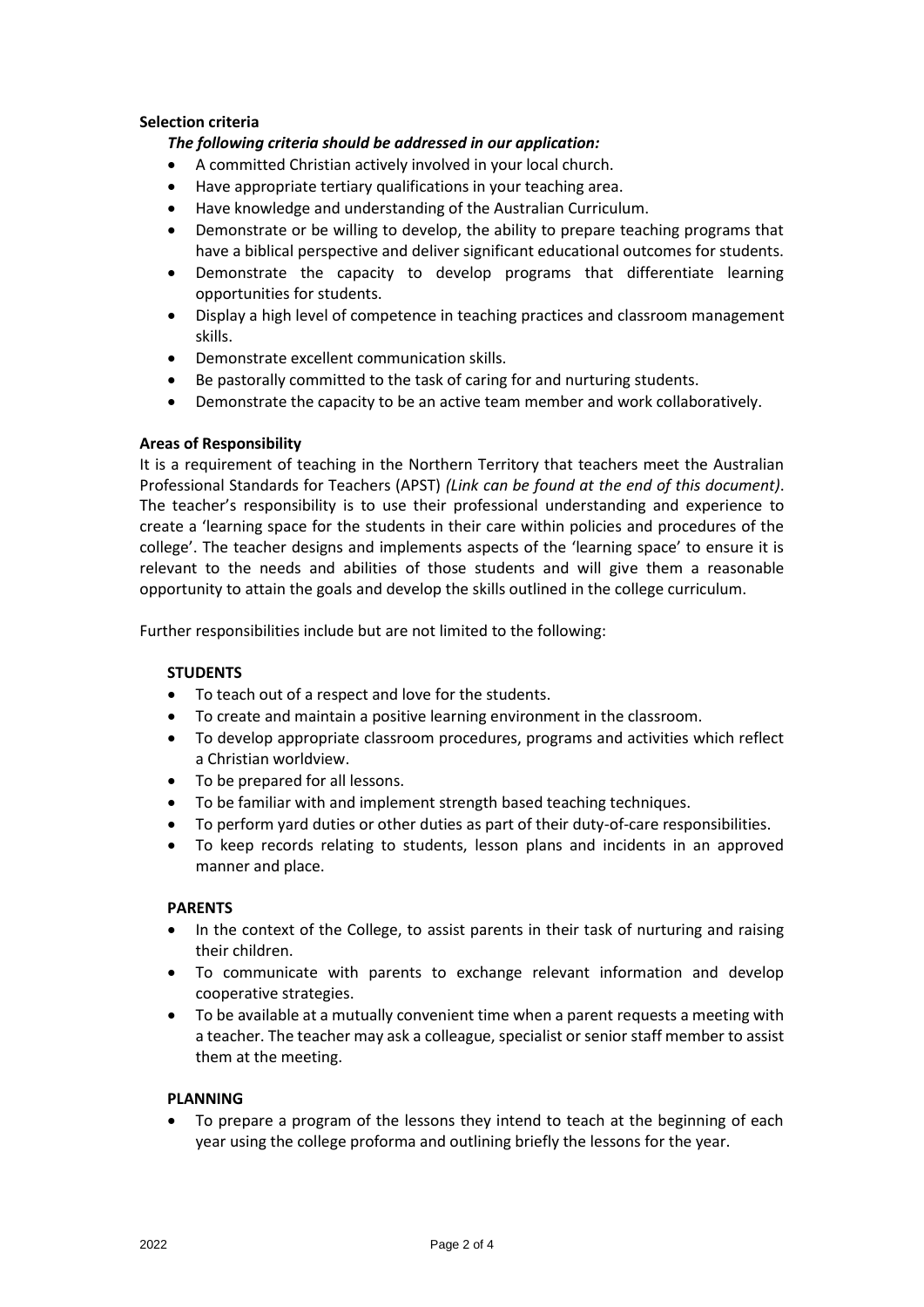- To follow the college Scope and Sequence as a basis for development of programs. Variations to the Scope and Sequence require the approval of the principal or their delegate.
- Meet the approved planning requirements of the College including its form, filing and schedule.

# **ASSESSMENT AND REPORTING**

- To keep on-going accurate assessment records of each student in the class.
- To write student reports twice a year which comply with the college guidelines. These reports and copies of any specialist reports or other official information relating to the student should be kept on their file located in the office.

# **COLLEAGUES**

- To communicate with and support other teachers.
- To attend staff and faculty meetings.

# **RESOURCES**

- To maintain, or assist in maintaining, the classroom and equipment.
- To ensure that adequate resources and materials are available for the planned teaching task.

# **LIFESTYLE**

To model an appropriate Christian lifestyle in and out of school.

# **PROFESSIONAL INVOLVEMENT/RESPONSIBILITY**

- To display a standard of personal presentation in accordance with the staff handbook.
- To be at school for their committed hours of employment, and be punctual for lessons, duties, and meetings.
- To be at school outside normal school hours for; interviews, extra meetings, parentteacher conferences, excursions and performances.
- To be available, within reasonable limits and depending upon the circumstances, for relief teaching when other teachers are absent.
- To join an interview committee, take part in curriculum writing, undertake specified professional development, represent the school officially and other administrative duties as required by the college.
- To plan lessons, they will be missing whenever possible and if possible liaise with the Emergency Relief Teacher taking their classes. Leave is negotiated with the principal and *Variation to Routine* forms must be completed.
- To attend weekly staff and faculty meetings.
- To follow the procedures and policies of the school.

# **PROFESSIONAL LEARNING/CHRISTIAN EDUCATION**

- It is a requirement for full-time and part-time staff to complete the Certificate in Christian Education and for teaching staff Certificate in Christian Education (Teach) (provided through the National Institute for Christian Education) which is offered as part of NT Christian Schools 'Over the Top' annual conference in July or during the Induction program for new staff in January each year.
- To attend the midyear Over the Top conference as well as whole college professional development and curriculum days as scheduled throughout the year.
- To regularly take part in professional development. The scope and frequency of activities will be negotiated with the principal.